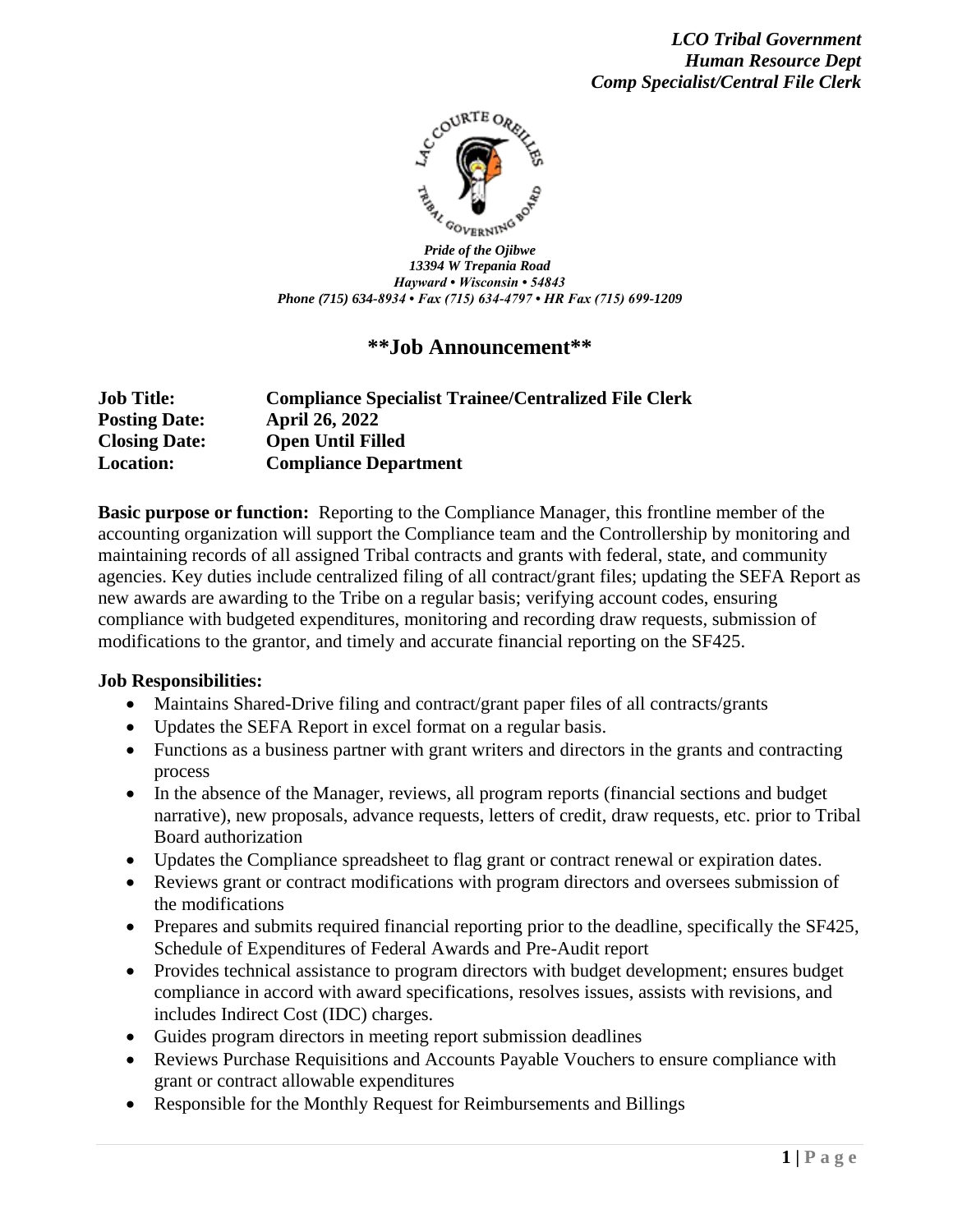- Teams with the other MIP and Microix subject matter experts to train new employees on the software
- Assists the Chief Financial Officer, the Controller and the Accounting team with the collective budget summary, monthly Profit and Loss reporting for the Tribal Governing Board
- Demonstrates continuous effort to improve operations, decrease turn-around times, and to streamline work processes
- Works with external auditors to provide the required documents
- Perform other duties as assigned

## **Minimum Qualifications:**

- Associates degree in accounting desired, and progress toward attainment of a Baccalaureate degree
- Must have a minimum of 3-5 years prior work experience in accounting; audit experience is a plus.
- Require a strong work ethic, accuracy, excellent organization skills and functions as a selfstarter
- Must be detail oriented, reliable, and able to interact with all levels of employees, internal customers, and vendors in a professional manner
- Possess strong problem-solving skills, basic accounting principles knowledge, documentation skills, research and resolution skills, data analysis and multi-tasking skills
- Ability to keep company information Confidential
- Demonstrated proficiency in Word; Excel; and PPT. Pivot Table experience a plus
- Knowledge of GASBE, GAAP, OMP cost principles and other applicable policies and procedures
- Knowledge of MIP and Microix
- Ability to travel on occasion
- Neat and professional appearance; well-maintained files; clean and organized work area
- Must be able to pass a background check
- Must be able to pass a pre-employment drug screen
- Performs other duties as assigned

## **Application Procedure:**

Submit **complete LCO Employment Application**, **resume**, at least **three (3) personal letters of references**, and any other supportive documents. Resume should be typewritten, indicating personal information related to the position for which applicant is applying for and should include education, experience, professional and/or community involvement.

# **MAIL, FAX OR EMAIL ALL INFORMATION TO:**

**Lac Courte Oreilles Tribal Government ATTN: Human Recourse Department 13394 W. Trepania Road Hayward, WI 54843 Fax (715) 634-4797 HR Fax (715) 699-1209 [doreen.debrot@lco-nsn.gov](mailto:doreen.debrot@lco-nsn.gov) [caroline.yellowthunder@lco-nsn.gov](mailto:caroline.yellowthunder@lco-nsn.gov)**